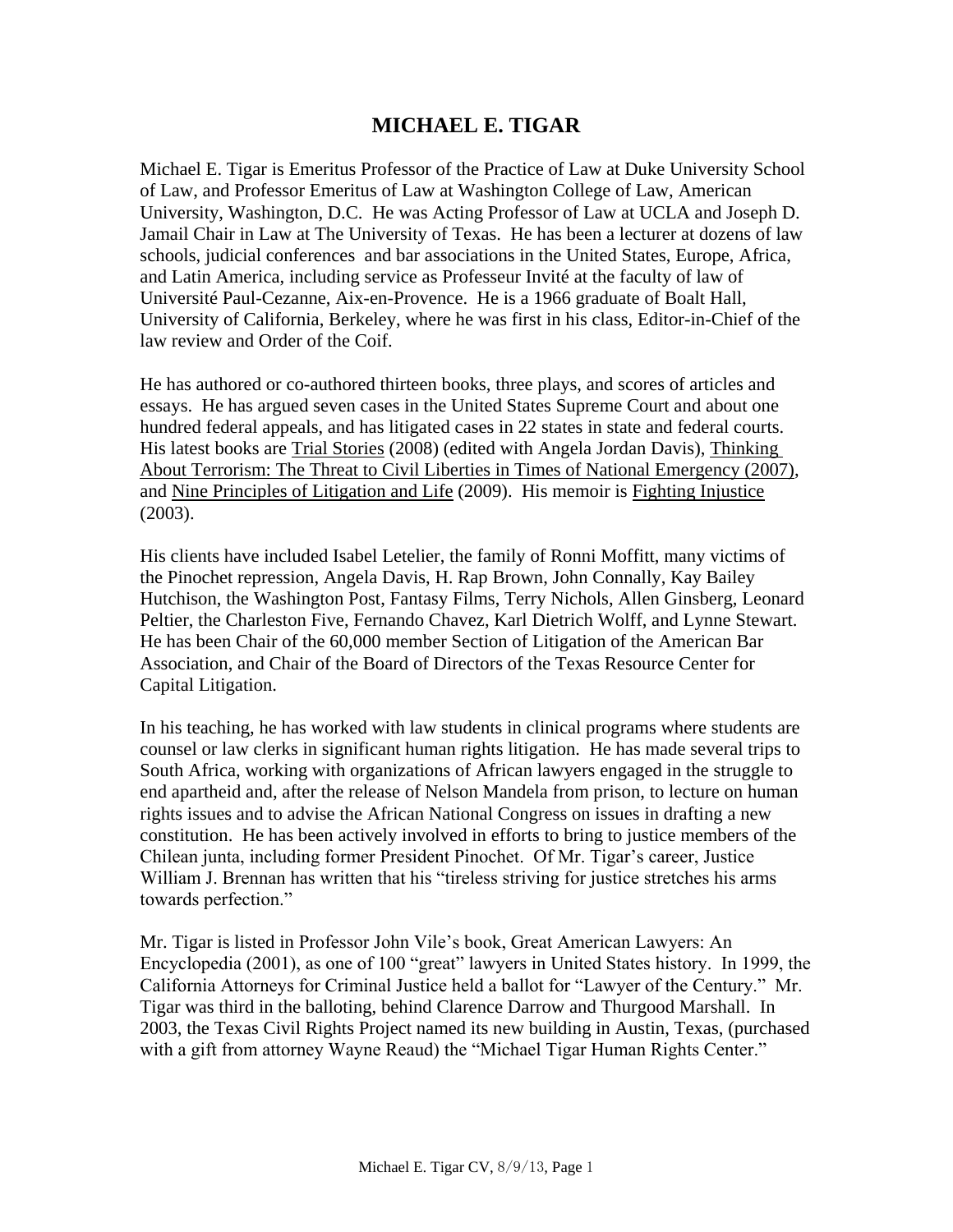### **DETAILED VITA**

Born January 18, 1941, Glendale, California; married to Jane B. Tigar (yoga teacher, researcher, attorney, musician, author); three children (Jon S. Tigar [U.S. District Judge for the Northern District of California], Katherine McQueen, M.D. [physician specializing in addiction medicine], Elizabeth Torrey Tigar [MBA student]; four grandchildren [William Stanton Tigar, Adam Avery Tigar, Mary Elizabeth McQueen, and Amanda McQueen]

## **EDUCATION**

J.D., 1966, Boalt Hall, University of California, Berkeley B.A., Political Science, 1962, University of California, Berkeley Public schools in and near Los Angeles, California

# **LAW SCHOOL HONORS & AWARDS**

Ranked first in class all three years of law school Editor-in-Chief, California Law Review, 1965-66 Order of the Coif

#### **EMPLOYMENT**

- Professor of the Practice of Law, Duke University School of Law, 2008-10 (Emeritus Professor, 2010 - )
- Visiting Professor of Law, Duke University School of Law, 2006-08
- Summer Professor, University of Geneva, Switzerland, 2009
- Professor Emeritus of Law, Washington College of Law, 2008 –
- Lecturer, Asser Institute, The Hague, Netherlands, 2007
- Professor of Law, Washington College of Law, 1998-2008
- Visiting Professor (professeur invité), Université Paul Cezanne, Faculté de Droit et de Sciences Politique de Aix-Marseille, 1991 – 2007
- Joseph D. Jamail Centennial Chair in Law, University of Texas, 1987- 98(member of UT law faculty 1983-98)
- Of Counsel, Haddon, Morgan & Foreman, Denver, Colorado, 1/1/96 6/30/98
- Lecturer, University of the Western Cape, Fort Hare Faculty of Law, and University of Transkei, 1991-92
- Trial Advocacy Teacher, Black Lawyers' Association of South Africa, 1988, 1989, 1990 Founder and Member, Tigar & Buffone, P.C., Washington, D.C., 1978-84
- Lecturer in Criminal Procedure, State University of New York at Buffalo, 1976-77
- Adjunct Professor of Law, Georgetown University Law Center, 1975-76, 1977-78
- Attorney, Williams & Connolly, Washington, D.C., 1966-69; 1974-77; partner, January 1, 1976 - December 31, 1977
- Of Counsel, Kennedy & Rhine, San Francisco, California, 1971-74 (maintained offices for the private practice of international law in Speracèdes, France)
- Visiting Fellow, Center for the Study of Democratic Institutions, Santa Barbara, California, 1971
- Acting Professor of Law, University of California, Los Angeles, 1969-71
- Editor-in-Chief, Selective Service Law Reporter, 1968-69

Summer Intern, American Civil Liberties Union of Northern California, 1965

- Commentator, Pacifica Radio, 1964
- Assistant Editor, Civil Liberties Docket, 1963-64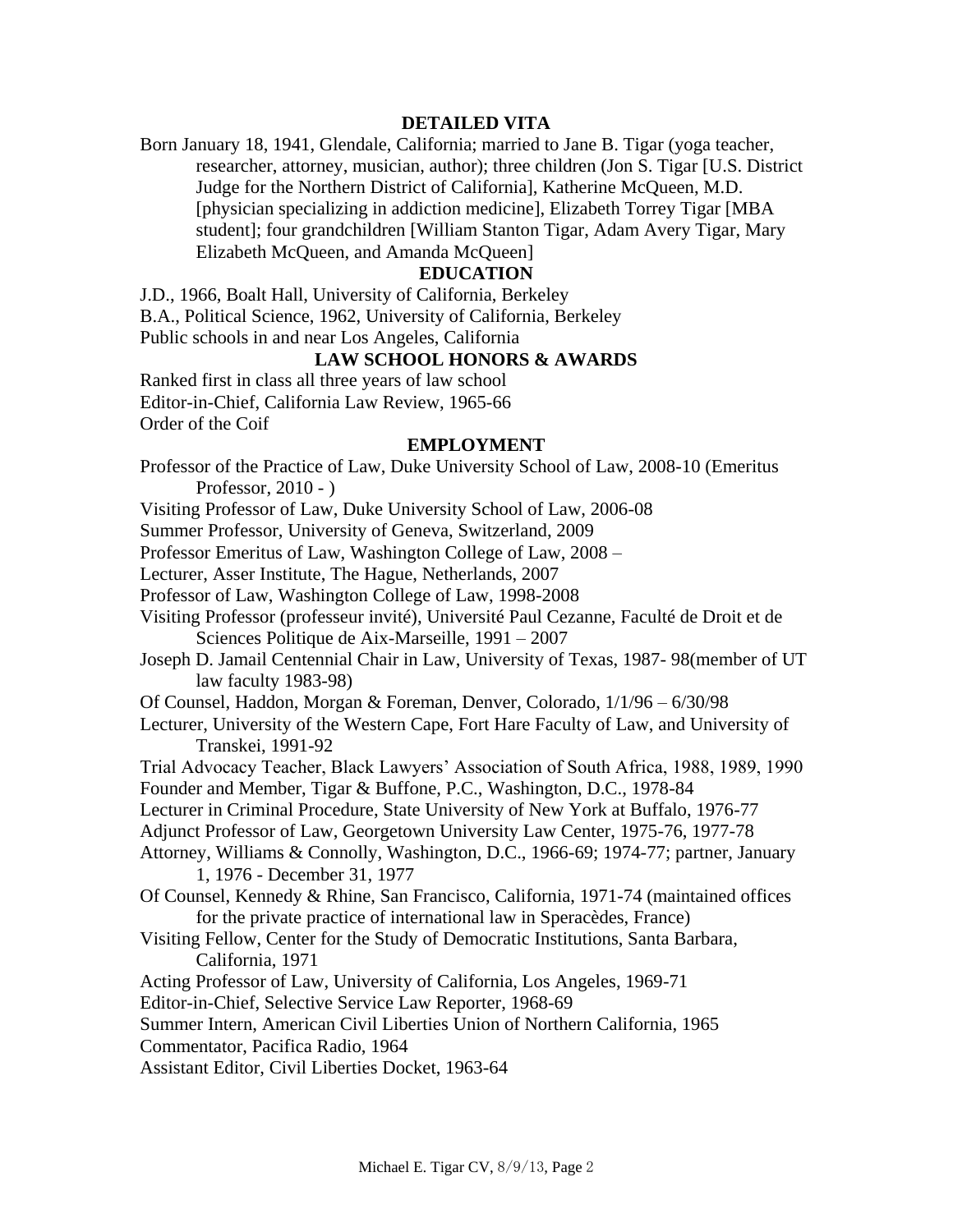Associate Director of Public Affairs, Pacifica Foundation Radio (KPFK-FM), Los Angeles, 1963 European Correspondent, Pacifica Foundation Radio, 1962-63 Guest writer/commentator, BBC London, 1962-63 Announcer, engineer, reporter, commentator, newscaster, Director of Children's Programs, Pacifica Foundation Radio (KPFA-FM), Berkeley, California, 1959-62 Free-lance writer, 1959-62 Apprentice letterpress printer, 1955-58 Restaurant second cook, 1956-57 Day camp teacher, 1955-58 **PROFESSIONAL ACTIVITIES AND AWARDS (partial list)** Milton S. Gould Award, New York, 2008 Special Recognition Award, California Public Defenders Association, May 2007 Participant, Table of Free Voices, Berlin, Germany, www.droppingknowledge.org, September 9, 2006 Distinguished Advocate Award, Massachusetts Appleseeds, 2006 Citation Award, Boalt Hall, 2006 Lifetime Achievement Award, National Association of Criminal Defense Lawyers, 1999 Champion of Justice Award, California Attorneys for Criminal Justice, 1998 Co-Director, Intensive Trial Advocacy Program, The University of Texas School of Law, 1984-94 Fellow, American Academy of Appellate Lawyers; Member, Board of Directors, 1993-96 Member, Board of Directors, American Judicature Society, 1992-96 Director, The Fourth Amendment Foundation (founded by Dr. Hunter S. Thompson), 1991 - 2005 Letelier-Moffitt Human Rights Award (Sixteenth Annual), September 21, 1992 Member, ABA Task Force on an International Criminal Court, 1991 Consultant, African National Congress Task Force on TVBC States and constitutional issues, 1991-92 John Minor Wisdom Public Service and Professionalism Award, American Bar Association, Section of Litigation, October 1990 Chair, Section of Litigation, American Bar Association, 1989-90 Member, Board of Directors, Texas Appellate Practice and Educational Resource Center, 1989- 94 (Chair, 1989-93) Reporter, Pattern Jury Instructions, Criminal Cases, Fifth Circuit, 1988-90 (published by West Publishing Co., 1990) Trial Advocacy Teacher, Black Lawyers Association of South Africa, 1988, 1989, 1990, 1991 Chair-Elect, Section of Litigation, American Bar Association, 1988-89 Vice-Chair, Section of Litigation, American Bar Association, 1987-88 Chair, Section of Litigation, Association of American Law Schools, 1988 Co-Chair, Committee on Teaching Litigation, Section of Litigation, ABA, 1984-1987 Member, ABA Litigation Section Task Force on Training the Advocate, 1986-89 Member, Advisory Committee, BNA Civil RICO Report, 1985-89 Chair, Complex Crimes Litigation Committee, Section of Litigation, ABA, 1981-84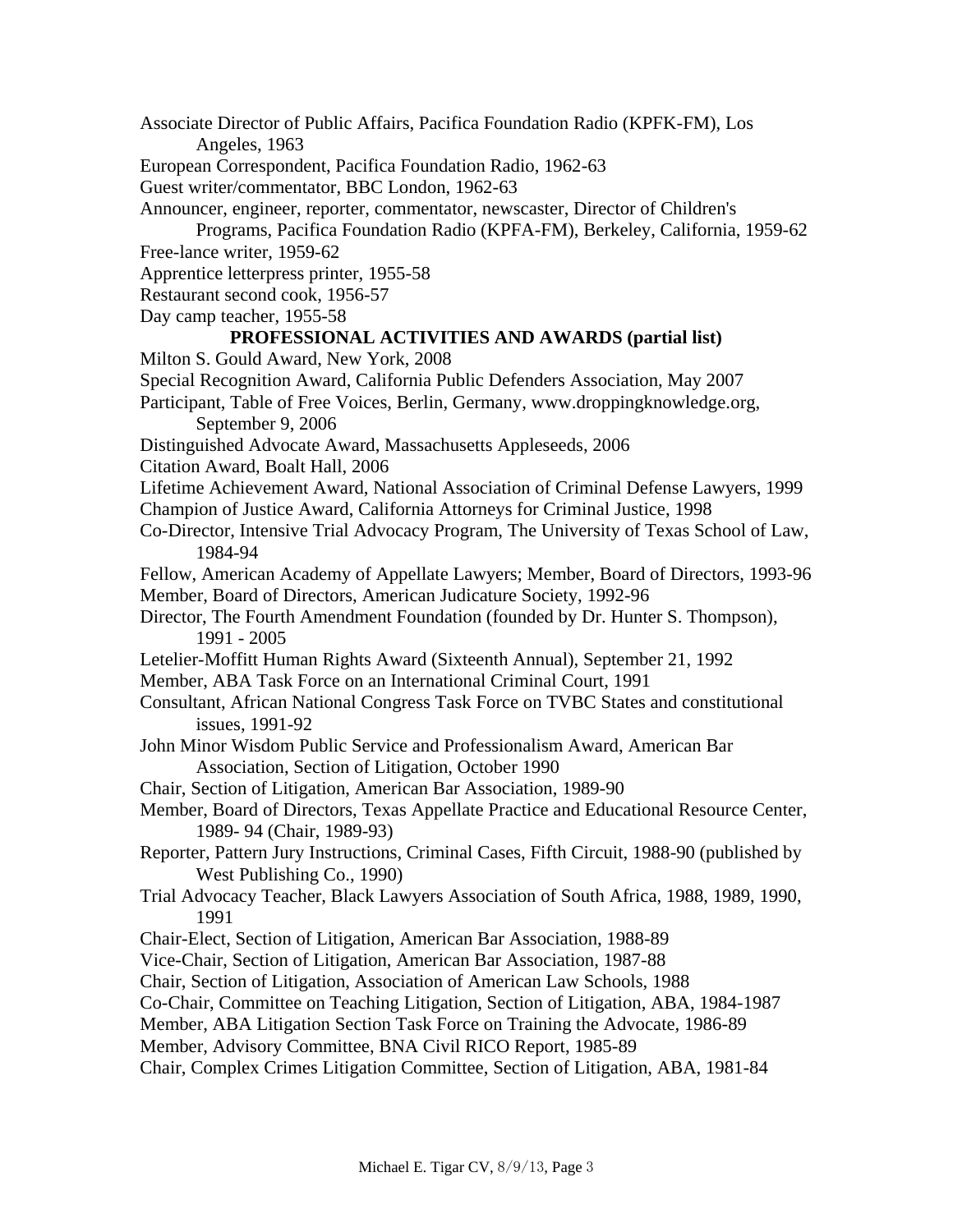Participant (one of 32 lawyers selected from the United States), Smithsonian Institution Folklife Festival, 1986, "Trial Lawyers in America."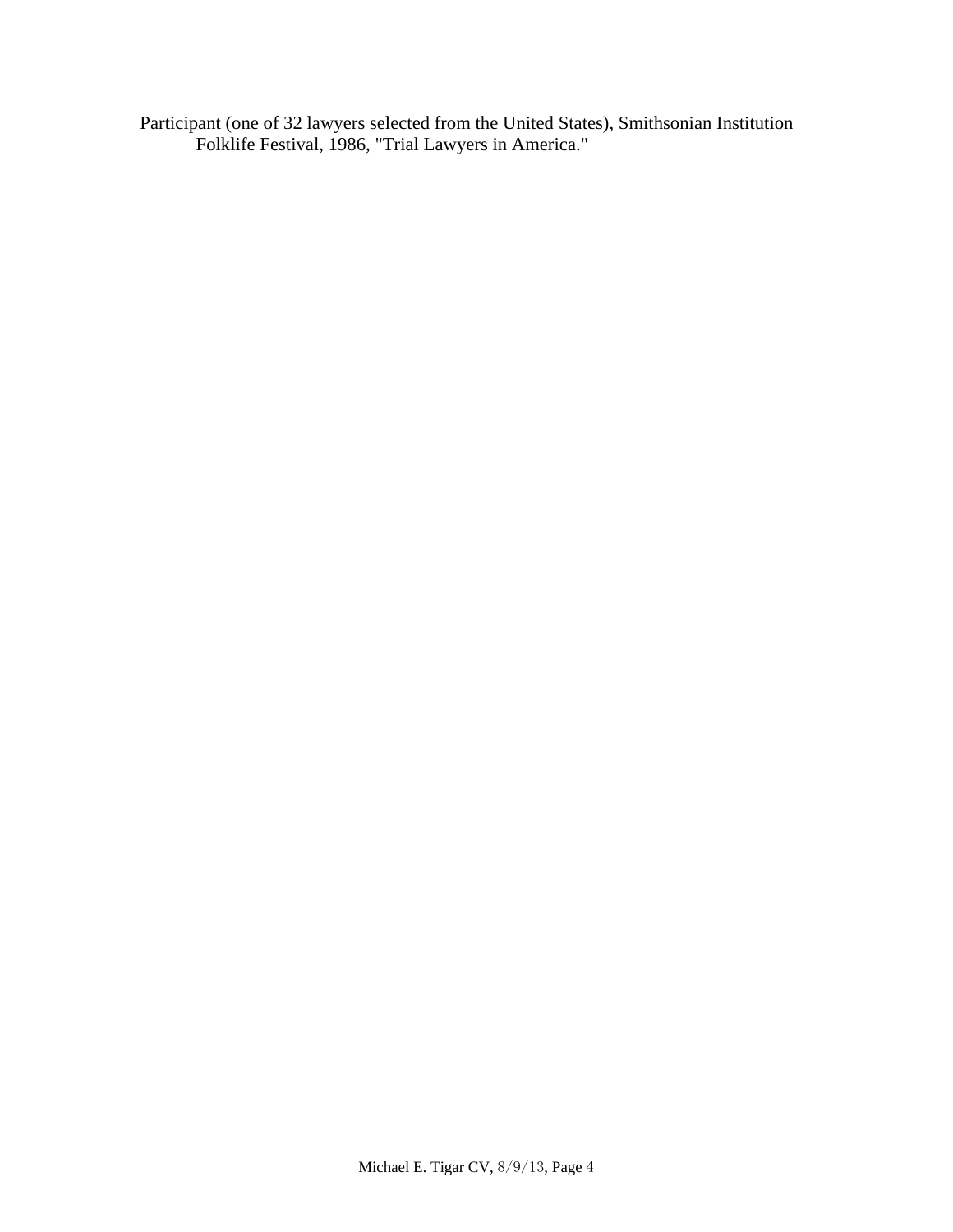### **PUBLICATIONS (partial list – books in CAPITAL LETTERS, plays in** *italics***)**

(Mr. Tigar has made hundreds of presentations and lectures to bar groups, judicial conferences, law schools and in other forums in the United States, Latin America, Africa, Asia and Europe. He has also made hundreds of media appearances. These are not listed

in this CV, although many of them are available on-line, from proedgroup.com, or in other forms. For example, go to Google books and search for Tigar Michael.)

The Trial of the Century, DVD re-enactment of the trial of Clarence Darrow for bribery Santa Clara Law School, September 12, 2012.

Foreword to James C. Harrington, Wrestling with Free Speech, Religious Freedom, and Democracy in Turkey: The Political Trials and Times of Fethullah Gülen

Crisis in the Legal Profession: Don't Mourn, Organize, a paper for the Carhart Conference on Legal Ethics, Ohio Northern University, March 30, 2011, 37 Ohio. N. L. Rev. 539 (2011).

Respecting Atticus Finch, and Scout, an essay for the ABA Conference on Professional Responsibility, Memphis, June 2, 2011

- Ways of Seeing, Ways of Judging, an essay for the Central District of California Judicial Conference, April 2, 2011
- What Are We Doing to the Children: An Essay in Juvenile (In)justice, given as the David H. Bodiker Lecture, Ohio State University Moritz College of Law, September 24, 2009, published 7 Ohio State Journal of Criminal Law 849 (2010)

Narratives of Oppression, 17 Human Rights Brief 34 (2009)

Introduction to Wellman, THE ART OF CROSS-EXAMINATION (reissued by ABA Press 2009)

NINE PRINCIPLES OF LITIGATION – AND LIFE (2009)

- The Reichstag Fire Trial 1933 2008: The Production of Law and History (with John Mage), Monthly Review, March 2009, p.24
- TRIAL STORIES (edited, with Angela Jordan Davis, co-author of chapter on Nichols case, author of chapter on Vioxx litigation) (2008)
- What Lawyers? What Edge?, 36 Hofstra L. Rev. 521 (2007)
- THINKING ABOUT TERRORISM: THE THREAT TO CIVIL LIBERTIES IN A TIME OF NATIONAL EMERGENCY (2007)
- Essay, The City Upon the Hill, in book RAISE THE BAR: REAL WORLD SOLUTIONS FOR A TROUBLED PROFESSION (Lawrence J. Fox ed. 2007)
- Lecture, Immunities: Augusto Pinochet to Slobodan Milosevic, T.M.C. Asser Institute/Washington College of Law, The Hague, June 20, 2007
- Lecture, A Closer Look at "Terrorist" Groups, T.M.C. Asser Institute, The Hague, June 25, 2007
- Essay, A System of Wholesale Denial of Rights, introduction to Review of the Month entitled A New Form of State: War and Criminal Law, and to Jean Claude Paye's article on alien enemy combatants, Monthly Review, September 2007
- Book Review, Appellate Courts Structures, Functions, Processes and Personnel, Federal Courts Law Review, 2007,<http://www.fclr.org/2007fedctslrev2.htm>
- Essay, The Twilight of Personal Liberty: Introduction to "A Permanent State of Emergency," Monthly Review, November 2006
- Mastering the Craft of Trial Advocacy (course materials for seminars on advocacy), several editions 1998 – 2006, Professional Education Group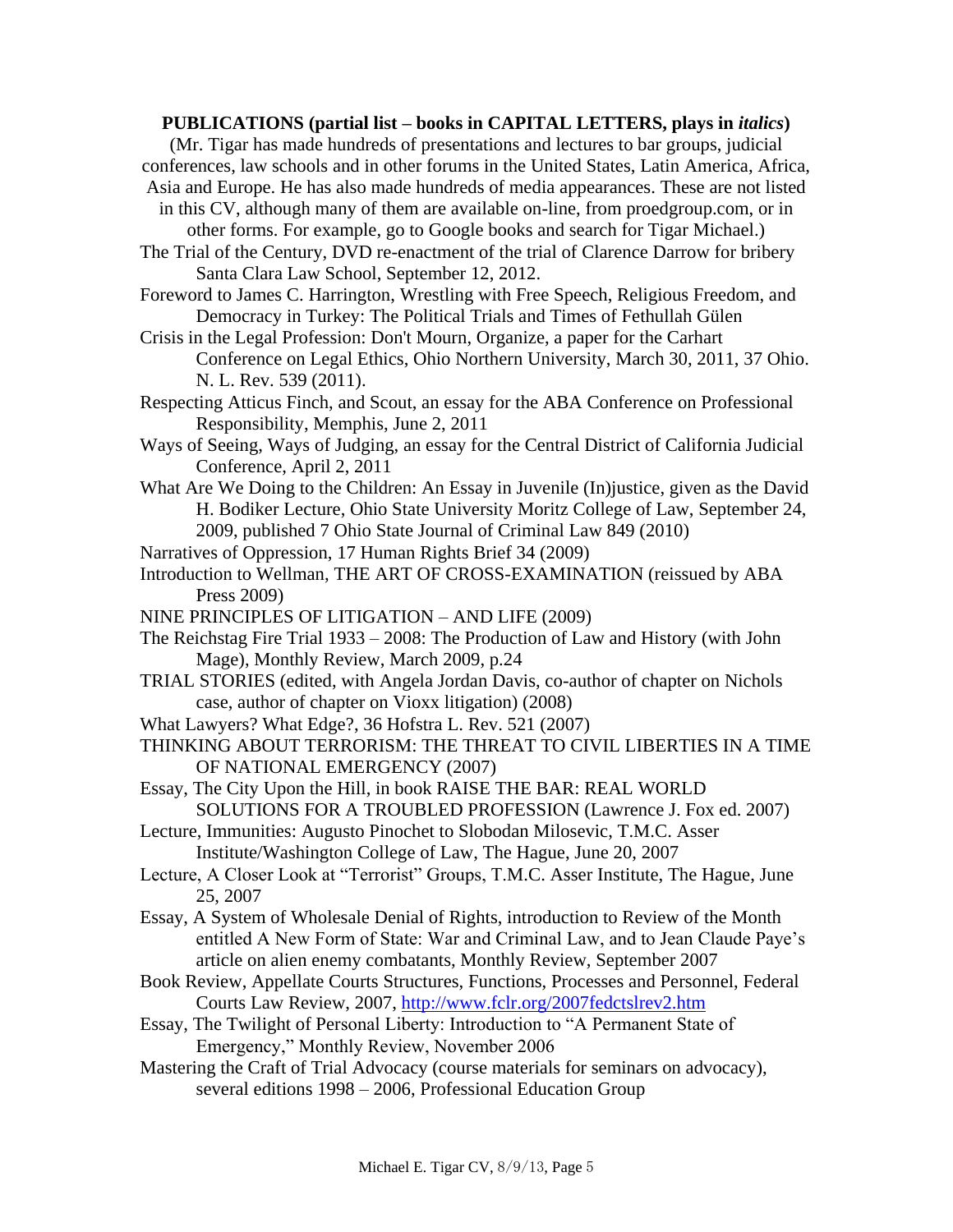- Paradigms in Teaching Criminal Law (keynote lecture, AALS Midyear Meeting, June 15, 2006)(available online)
- Universal Rights & Wrongs: Roper v. Simmons, Torture and Judge Posner (a paper presented as the 2006 Will E. Orgain Lecture at The University of Texas School of Law, April 6, 2006 initial publication at monthlyreview.org website, http://www.monthlyreview.org/0506tiger.htm, and online at the UT law website.
- Empowering the Jury (16 one-hour DVD presentations on all aspects of trial advocacy, available from Professional Education Group and on-line from West Legal Education Center)
- EXAMINING WITNESSES (2d edition), 2003
- The Most Impertinent Question, Litigation, Spring 2003
- Tosca: Dangers of Operatic Plea Bargains, lecture November 6, 2001
- FIGHTING INJUSTICE (2003)
- Litigation as a Faustian Bargain, Litigation, Winter 2002
- Lecture, Terrorism and Human Rights, October 17, 2001, on the website of Institute for Policy Studies, Washington, D.C.
- Essay, Lawyers, Jails and the Law's Fake Bargains, Monthly Review, July/August 2001 Introduction, THE FEDERAL COURTHOUSE DOOR: A FEDERAL JURISDICTION
	- GUIDE, by James P. George (2002)
- LAW AND THE RISE OF CAPITALISM (new edition 2000)
- Litigators' Ethics, 67 Tenn. L. Rev. 409 (2000)
- Essay, Story Within A Story Within A Story Played Out In The Different Theaters Of Different Minds, reflections on Susan Glaspell's play "Trifles," for a conference in Israel, Spring 2000
- Two Trials in and about Chattanooga Lynching and Federal Judicial Power, Litigation, Spring 2000, p. 49
- The Power of Myth: Justice, Signs & Symbols in Criminal Trials, Litigation, Fall 1999, p. 25
- FEDERAL APPEALS: JURISDICTION AND PRACTICE, West Group, Third Edition, 2000 [with Jane B. Tigar](with annual supplements)
- PERSUASION: THE LITIGATOR'S ART (1999)[ABA Press]

What Would Thomas More Think?, 2 J. Inst. for the Study of Legal Ethics 187 (1999).

- Defending: an essay. 74 Tex. L. Rev. 101 (1995)
- Paul Touvier and the Crime Against Humanity, 30 Tex. Int'l L. J. 286 (1995)[with Casey, Giordani & Mardemootoo]
- Moderator, Panel: What To Do When Your Case Is Front Page News, 14 Rev. of Lit. 595 (1995)
- Columns in National Law Journal, 1995 2001 on criminal law and international law issues
- Review, Lawyers and Social Justice, 78 Judicature 253 (1995)
- Review, Revolution in the Balance: Law and Society in Contemporary Cuba, Cuba Update, February 1995, p. 33
- Pretrial Case Management Under the Amended Rules: Too Many Words for a Good Idea, 14 Rev. of Lit. 137 (1994)
- Letter of the Law: A Reply, Los Angeles Daily Journal, Jan. 11, 1995 (op-ed page)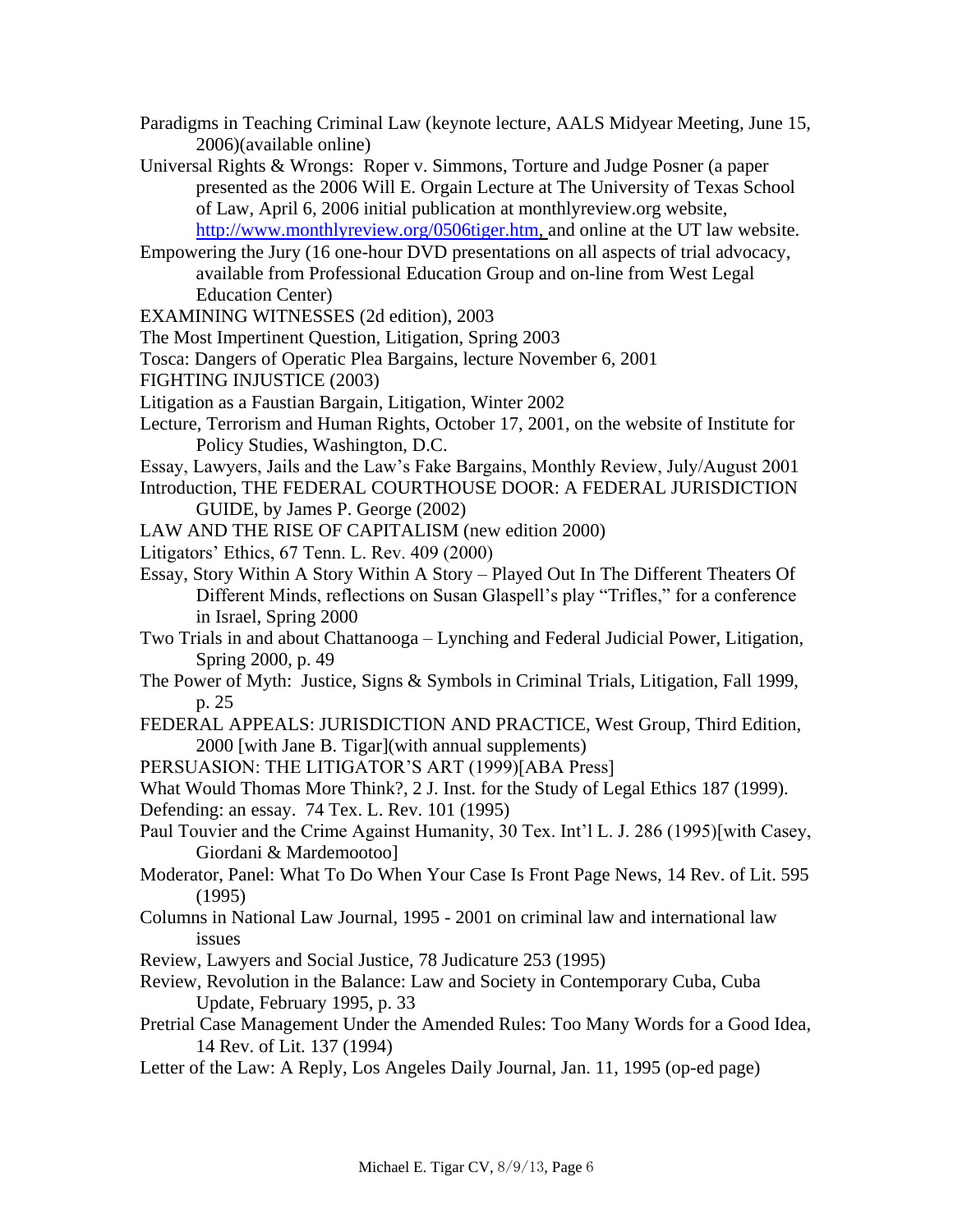- Old California and New Ideas, California State Bar Morrison Lecture, September 24, 1994, Anaheim, California
- Moving Backward in Sentencing and Intent, Nat'l L. J. 18 (Nov. 29, 1993)
- Moderator, The Use and Misuse of Expert Evidence in the Courts (March 6, 1993) 77 Judicature, September-October 1993
- EXAMINING WITNESSES, ABA Press, 1993
- Criminal Justice Reform. Sources and Nature of Norms, International Review of Penal Law, Criminal Justice and Human Rights (1993)
- FEDERAL APPEALS: JURISDICTION AND PRACTICE, Shepard's/McGraw-Hill, Second Edition, 1992
- The Expert Who Walked Off Angry [under name of Edward Michaels], 17 Litigation 27 (Summer 1991)
- The Lawyer Who Broke the Retaining Wall [under name of Edward Michaels] 18 Litigation 27 (Fall 1991)
- Cross Examination of Expert Witnesses, in F. Rossi, EXPERT WITNESSES, American Bar Association (1991)
- Book Review: Laycock, The Death of the Irreparable Injury Rule, 17 Litigation 49 (Winter 1991)
- The Prosecutor Whose Sword Was Taken Away [under name of Edward Michaels], 17 Litigation 6 (Winter 1991)
- Academic Freedom, Essay, OXFORD COMPANION TO THE SUPREME COURT OF THE UNITED STATES, 1990
- Conscientious Objection, Essay, OXFORD COMPANION TO THE SUPREME COURT OF THE UNITED STATES, 1990
- Discovering Your Litigator's Voice, 16 Litigation 1 (Summer 1990)
- One Man's Freedom, One Man's Faith, 16 Litigation 1 (Spring 1990)
- Lawyers and Death Cases, 16 Litigation 1 (Winter 1990)
- Query: Judges or Lawyers--Who Are the Keepers of the Flame?, 74 Judicature 125 (October-November 1990)
- 2020 Vision: A Bifocal View, 74 Judicature 89 (August-September 1990)
- Voices Heard in Jury Argument: Litigation and the Law School Curriculum, 9 Review of Litigation 177 (1990)
- Book Review, Federal Habeas Corpus Practice and Procedure (J. Liebman), 90 Colum. L. Rev. 255 (1990)
- The Extradition Requirement of Double Criminality in Complex Cases: Illustrating the Rationale of Extradition, published in proceedings of Instituto Superiore Internazionale de Scienzi Criminali Conference, Siracusa, Italy
- Judges, Lawyers and the Penalty of Death, 23 Loyola L.R. 147 (November 1989)
- Lawyers, Money, Race, and Gender, 16 Litigation 1 (Fall 1989)
- Videotape, Effective Argument to the Court, ABA Videolaw Seminars, 1989
- *The Warrior Bards*, a play in six scenes [with Kevin McCarthy], premiered October 5, 1989, starring Kevin McCarthy
- Corporate Liability for Crime, Essay, funded in part by a grant (Summer, 1988) from the Corporate Counsel Section of the State Bar of Texas, 1989, published as It Does the Crime But Not the Time: Corporate Criminal Liability in Federal Law, 17 Am.J.Crim.Law 211 (Spring 1990)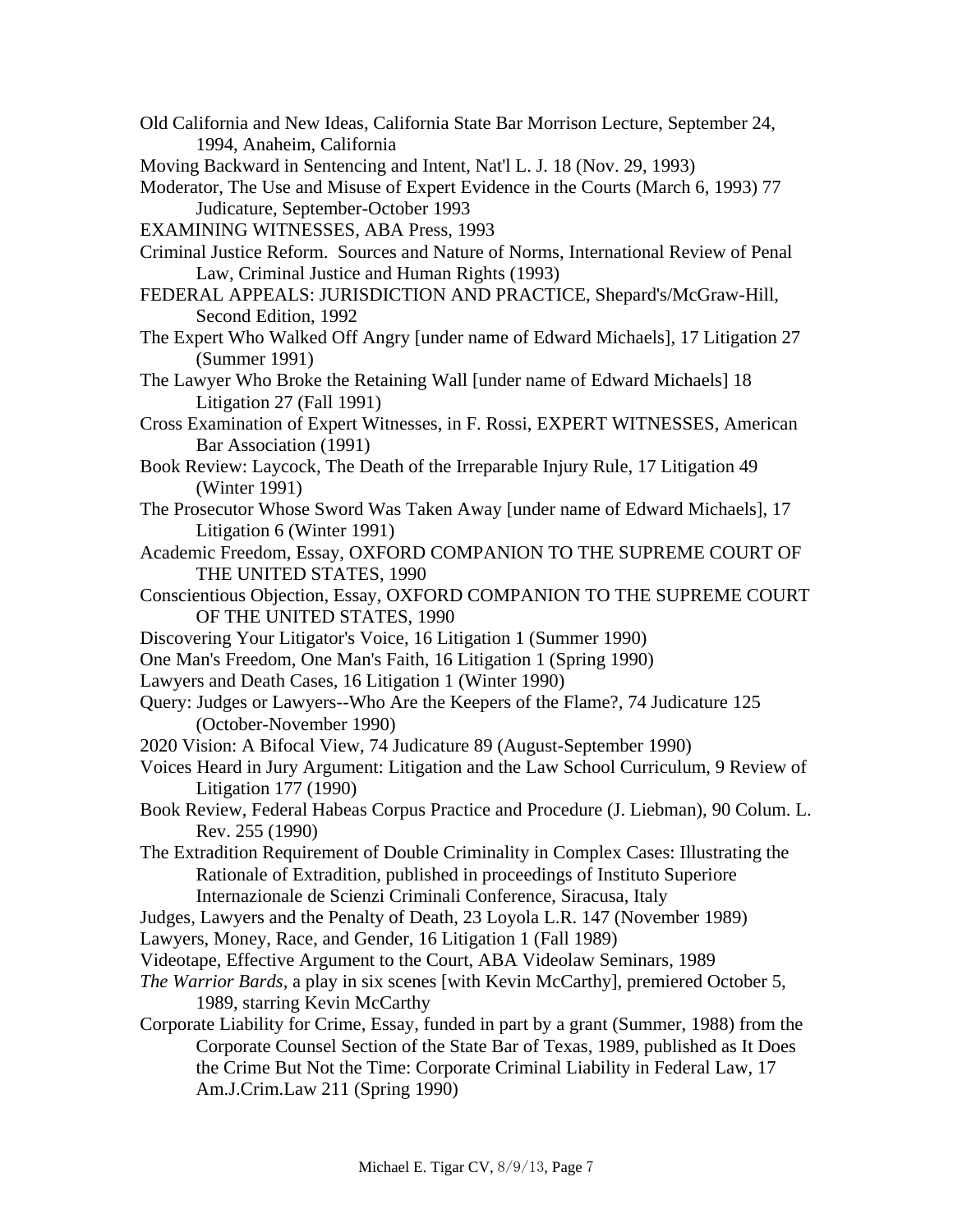Videotape, Dealing with the S.O.B. Litigator, ABA Videolaw Seminars, 1989

Intending, Knowing and Desiring: The Mental Element in Federal Criminal Law, Lecture, Cleveland-Marshall College of Law, October 27, 1988, published as "Willfullness" and "Ignorance" in Federal Criminal Law, 37 Cleveland State Law Review 525 (1990)

- What the Constitution Means by Executive Power, 43 Miami L. Rev. 177 (1988)(informal talk)
- Original Understanding and the Constitution, 22 Akron L. Rev. 1 (1988)
- Jury Argument: You the Facts, and the Law, 14 Litigation 19 (1988)
- Book Review, And We Are Not Saved, The Elusive Quest for Racial Justice (D. Bell), ABA Journal, Vol. 73, October 1, 1987, p. 146
- Constitutional Rights of Criminal Tax Defendants: A Bicentennial Survey and Modest Proposal, 41 The Tax Lawyer 13 (1987)
- *Haymarket: Whose Name the Few Still Say with Tears*, a play in eleven scenes, first performed by Remains Theater, Chicago, Illinois, October 1987
- FEDERAL APPEALS: JURISDICTION AND PRACTICE, Shepard's/McGraw-Hill, 1987
- Speaker, Presentation of the Portrait of Carl O. Bue, Jr. 680 F. Supp. LXXX (April 28, 1987)
- Essay, "Crime-Talk, Rights-Talk and Doubletalk," 65 Tex. L. Rev. 101 (1986)
- The Hobbs Act and RICO in Takeover Litigation, BNA Civil RICO Report, vol. 2, No. 13, August 27, 1986, p. 2
- *The Trial of John Peter Zenger*, a play in four scenes, commissioned by the Section of Litigation, American Bar Association, first performed at the Waldorf Astoria Hotel Starlight Roof, August 10, 1986. Revived at New York Historical Society, 1989.
- Book Review, Talk-Show Advocacy, Litigation, vol. 12, No. 1, Fall 1985, p. 61
- Book Review, Whose Rights? What Danger, 94 Yale L.J. 970 (1985)
- The Right of Property and the Law of Theft, 62 Tex. L. Rev. 1443 (1984)
- Mail Fraud, Morals and U.S. Attorneys, Litigation, vol. 11, no. 1, Fall 1984, p. 22
- Book Review, Law and Revolution: The Formation of the Western Legal Tradition, 17 U.C. Davis L. Rev. 1035 (1984)
- International Exchange of Information In Criminal Cases, 1983 Michigan Yearbook of International Legal Studies 61 [with A.J. Doyle, Jr.]

The Foreign Sovereign Immunities Act And The Pursued Refugee: Lessons From Letelier v. Chile, 1982 Michigan Yearbook of International Legal Studies 421

- Crime on Camera, Litigation, Vol. 9, No. 1, Fall 1982
- Book Review, The Great Fear, 15 Harvard Civil Liberties Civil Rights Review (1980)
- LAW AND THE RISE OF CAPITALISM (published in 1977 by Monthly Review Press) [with M. Levy]. Spanish and Portuguese translations published 1978; Greek translation published 1980; Chinese translation published 1997
- Can We Be Equal And Free?, in The Unfinished Revolution (C. Snow ed. 1976)
- Book Review, Political Criminal Trials: How To Defend Them, Litigation (ABA
	- Litigation Section Magazine), Vol. 1, No. 1, Winter 1975
- Book Review, Psychoanalytic Jurisprudence, 86 Harv. L. Rev. 785 (1973)
- Book Review, Kennedy Justice, The New York Review Of Books, June 29, 1972